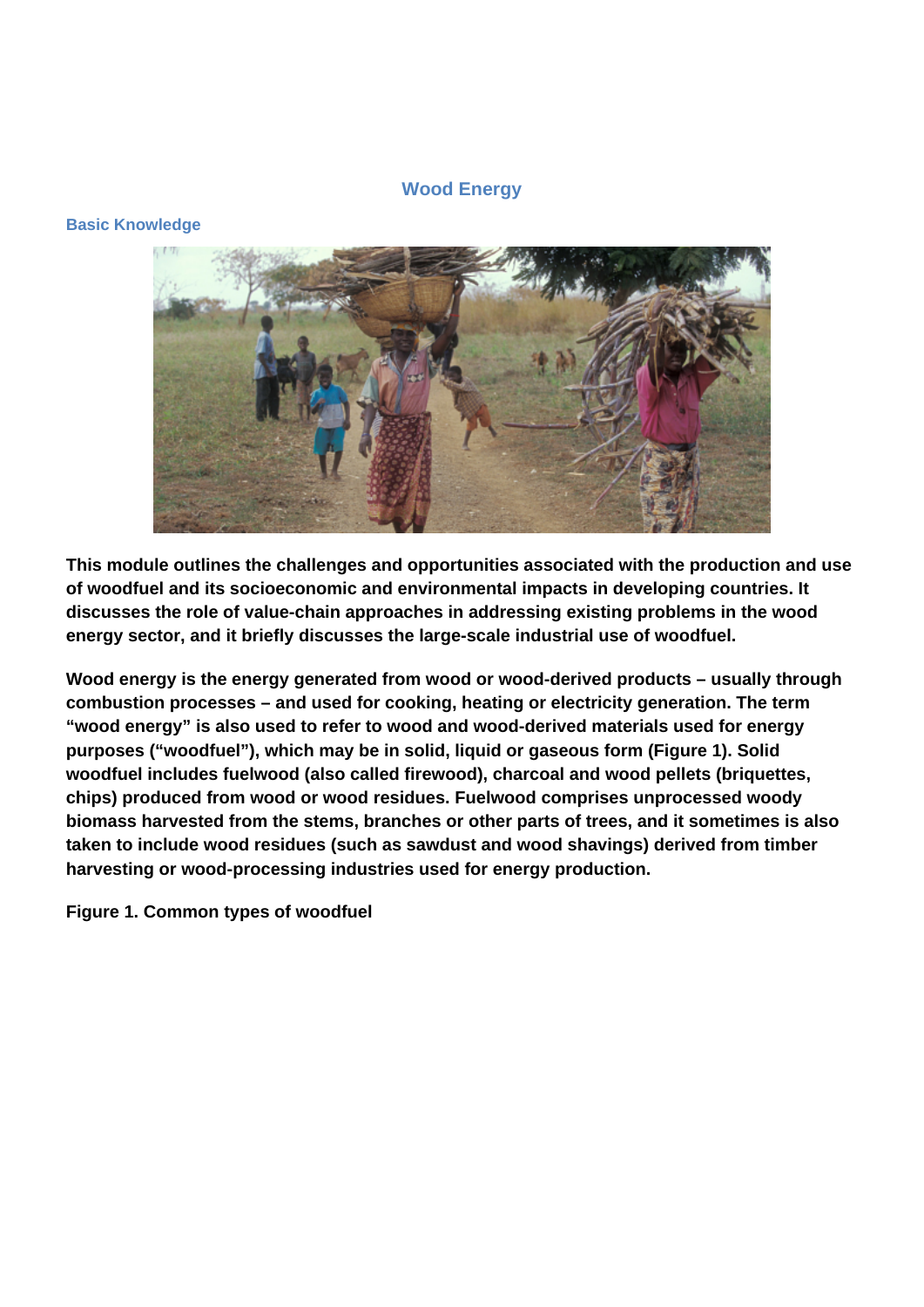

#### **Wood is a basic energy resource for billions of people**

One-third of households worldwide and two-thirds of those in Africa use wood as their main fuel for cooking, heating and boiling water (often essential for ensuring safe drinking water). Woodfuel provides more than half the national energy supply in 29 countries, mainly in sub-Saharan Africa. The total demand for woodfuel (particularly charcoal) is unlikely to decline in the short to medium term and may even increase as populations grow and become increasingly urban, and as wood is increasingly perceived as a green, renewable source of energy.

Despite its socioeconomic significance, wood is sometimes regarded as an inferior source of energy. For example, the traditional woodfuel\* sector is often associated with unsustainable and often illegal production that leads to deforestation, forest degradation and, in some areas, woodfuel scarcity. Another problem associated with the traditional woodfuel sector is indoor air pollution due to the use of inefficient woodstoves, leading to health problems; moreover, fuelwood collection can impose a disproportionate work burden on women and children.

In many developing countries it may be unrealistic in the short to medium term to replace woodfuel with fossil fuels as the primary source of energy for cooking. Nor would this be an optimum solution given the availability, accessibility, affordability and potential sustainability of woodfuel compared with many other energy options. Rather, efforts are needed to address the problems associated with traditional woodfuel production and use through regulatory interventions, improved forest management practices, and technological advances. Combined, the following achievements would ensure a sustainable and viable wood energy sector in developing countries:

- the sustainable production of woodfuel in forests and trees outside forests;
- the efficient use and conversion of wood and wood waste to charcoal or other processed woodfuels;
- the clean and efficient use of woodfuel: and
- the full accounting of the socioeconomic and environmental benefits and costs of the wood energy sector for example with regard to employment, gender equity, food security, human health and climate change.

The major challenges for the sustainable development of the wood energy sector include:

- the lack of sound data on production, transformation/conversion, trade and markets, and consumption;
- the lack of robust policies and regulations on, and effective governance of, wood energy plantations, woodfuel harvesting, and charcoal production and trade; and
- the heavy reliance of the poor on woodfuel for their basic energy needs and as an important means of employment for subsistence livelihoods.

In developing countries, woodfuel is increasingly used for power generation and for household heating using clean and efficient technologies, driven partly by concern about climate change and a desire to decrease greenhouse gas emissions caused by fossil fuels. For example, [wood energy accounts for more than 10 percent of energy consumption in 13 European countries.](http://www.fao.org/3/a-i3710e.pdf)

Emerging opportunities to improve the performance of the wood energy sector include:

increasing awareness in the international community of the need to provide access to modern, sustainable sources of energy for all, including the poor;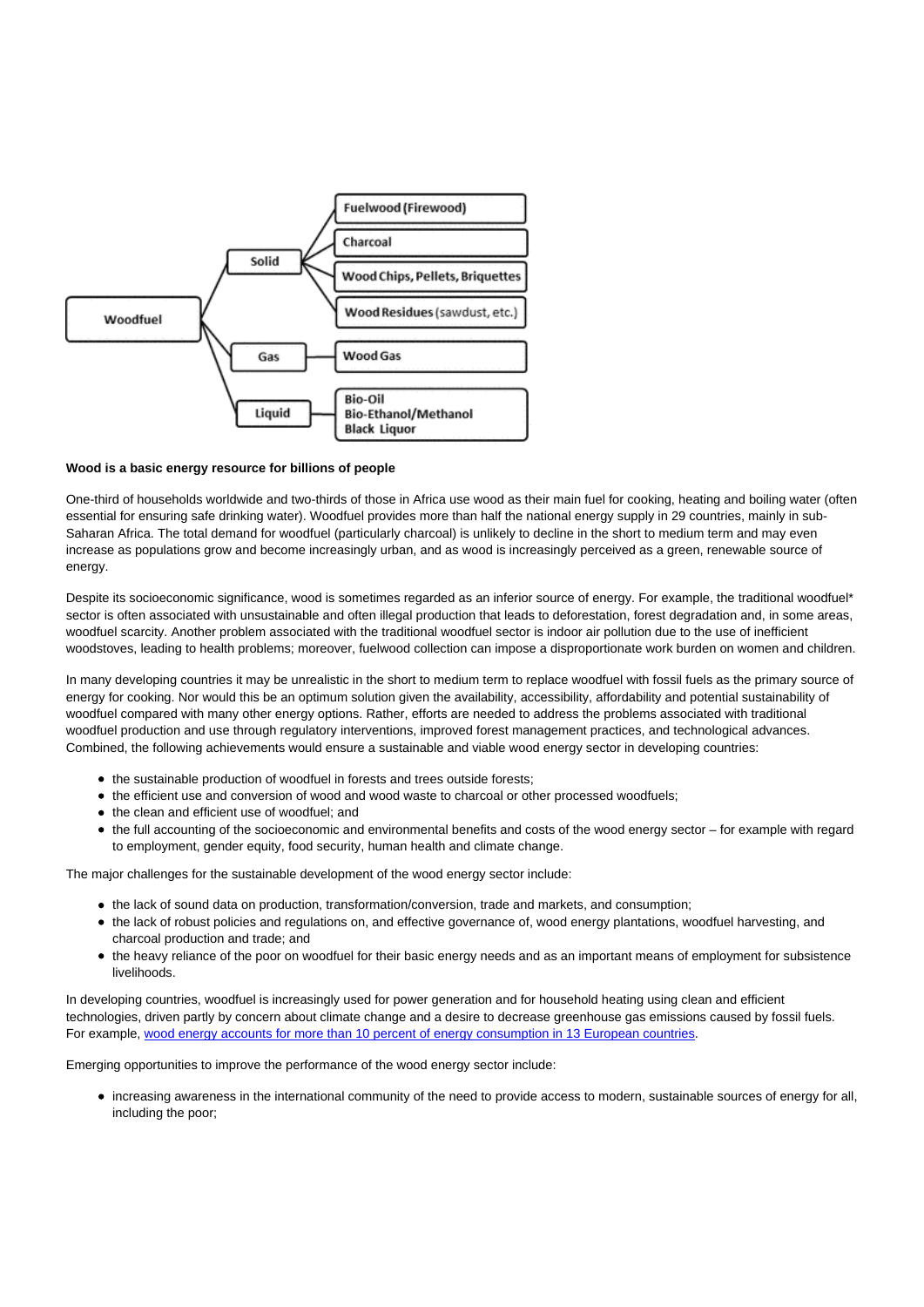- the active role of sustainable wood energy in climate-change mitigation;
- technological advances in the efficient industrial use of woodfuel in developed countries, which provides opportunities for technology innovation and transfer; and
- increased awareness of the need to address problems in the wood energy sector in a holistic and systematic way through valuechain approaches.

(\*) In general, traditional woodfuel production and use can be thought of as the collection or extraction of wood from natural or community forests for household cooking and heating or for small-scale productive use that generates income, as well as charcoal production using low-efficiency technologies to serve rural and urban market for household cooking or micro-enterprises.

## **Wood energy contributes to SDGs:**

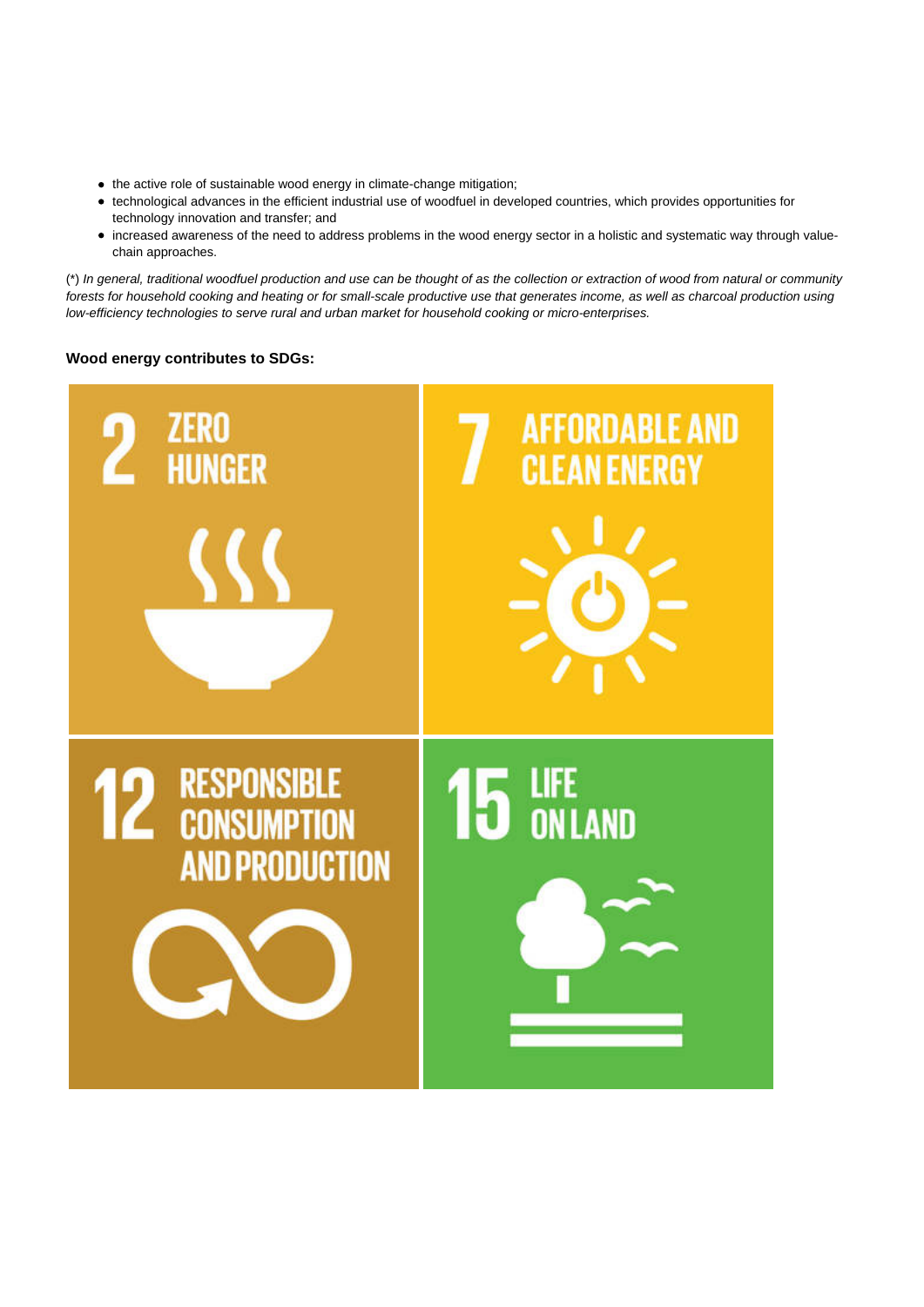# **Related modules**

- [Climate change adaptation and mitigation](http://www.fao.org/sustainable-forest-management/toolbox/modules/climate-change-adaptation-and-mitigation/basic-knowledge/en/)
- [Gender in forestry](http://www.fao.org/sustainable-forest-management/toolbox/modules/gender-in-forestry/basic-knowledge/en/)
- [Forest governance](http://www.fao.org/sustainable-forest-management/toolbox/modules/forest-governance/basic-knowledge/en/)
- [Forest inventory](http://www.fao.org/sustainable-forest-management/toolbox/modules/forest-inventory/basic-knowledge/en/)
- [Forest law enforcement](http://www.fao.org/sustainable-forest-management/toolbox/modules/forest-law-enforcement/basic-knowledge/en/)
- [Forest management planning](http://www.fao.org/sustainable-forest-management/toolbox/modules/forest-management-planning/basic-knowledge/en/)
- [Forest policy](http://www.fao.org/sustainable-forest-management/toolbox/modules/forest-policy/basic-knowledge/en/)
- [Forest restoration](http://www.fao.org/sustainable-forest-management/toolbox/modules/forest-restoration/basic-knowledge/en/)
- **[Forests, food security and nutrition](http://www.fao.org/sustainable-forest-management/toolbox/modules/forests-food-security-and-nutrition/basic-knowledge/en/)**
- [Reducing deforestation](http://www.fao.org/sustainable-forest-management/toolbox/modules/reducing-deforestation/basic-knowledge/en/)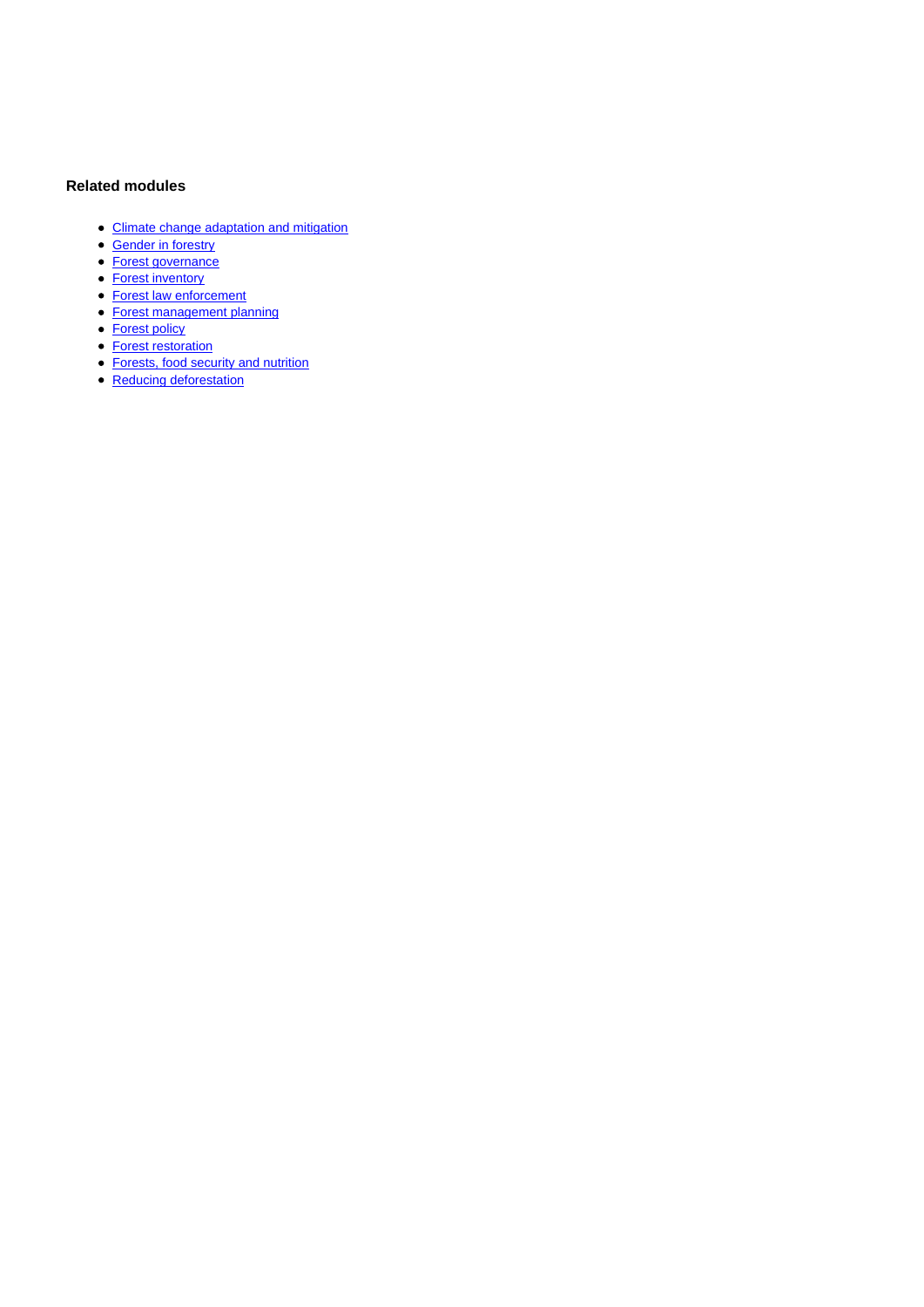### **In more depth**

### **Understanding the energy use of woodfuel**

Wood for energy use may come from various sources, such as natural forests, forest plantations, trees outside forests, wood residues from forest harvesting and wood-processing industries, and other waste wood. All wood comprises about 50 percent carbon, 44 percent oxygen and 6 percent hydrogen (when measured on an ash-free and moisture-free basis). The heating value of wood is greatly affected by its moisture content. "Green" (i.e. freshly cut) wood has a heating value of about 8.2 megajoules (MJ) per kilogram (kg), while air-dried wood (with a moisture content of 10–20 percent) has a heating value of about 16 MJ per kg (corresponding roughly to 0.382 kg oil equivalent, or 4.4 kWh). [Oven-dried wood has a heating value of about 18 MJ per kg.](https://www.iea.org/publications/freepublications/publication/statistics_manual.pdf) In comparison, the energy required for household cooking (after accounting for the thermal efficiency of cooking stoves) [in India has been estimated at about 7 MJ per household per day](http://indiaenergy.gov.in/docs/Cooking.pdf).

Wood may be used as fuel directly in its original form or after processing or transformation into charcoal, pellets, briquettes or chips, or into various products in liquid or gaseous forms. Such transformation is achieved through the use of devices ranging from the very simple (e.g. three-stone stoves and earth-pit charcoal kilns), to the more sophisticated (e.g. improved cookstoves), to the complex, such as large-scale wood-pellet plants, modern boilers, and advanced wood-fired electricity generation plants.

Wood energy has advantages and disadvantages. Woodfuel is often the most affordable and locally available fuel for cooking and heating, especially among low-income groups in developing countries. In general, the traditional household use of woodfuel declines as incomes rise and people switch to other fuels or electricity. On the other hand, the total demand for woodfuel at a national or regional level may increase as incomes rise due to population growth and – in many cases – to an initial switch in households from fuelwood to charcoal, coupled with growth in the industrial use of woodfuel.

#### **Valuing the contribution of the wood energy sector**

Woodfuel is often produced by the informal sector; in many countries, therefore, official statistical data are lacking. Nevertheless, the economic value of wood energy is considerable: for example, FAO has estimated that 195 million people in Africa are employed in the wood energy sector on a full-time or part-time basis – the equivalent of 45 million full-time jobs or [roughly 4.6 percent of total employment in the](http://www.fao.org/3/a-i3710e.pdf) [region](http://www.fao.org/3/a-i3710e.pdf). The annual contribution of the charcoal sector alone to employment, rural livelihoods and the wider economy [has been estimated at](http://www-wds.worldbank.org/external/default/WDSContentServer/WDSP/IB/2010/06/21/000334955_20100621061608/Rendered/PDF/551400ESW0P1201PE1Charcoal1TZ1FINAL.pdf) [about US\\$650 million and US\\$450 million in the United Republic of Tanzania and Kenya, respectively](http://www-wds.worldbank.org/external/default/WDSContentServer/WDSP/IB/2010/06/21/000334955_20100621061608/Rendered/PDF/551400ESW0P1201PE1Charcoal1TZ1FINAL.pdf). These estimates correspond roughly to 2.2 percent and 1.2 percent of the national gross domestic products (GDPs) of those two countries in 2009\*.

The international community has recognized that wood energy has the potential to contribute to various Sustainable Development Goals (SDGs), particularly SDG7 (energy access), SDG13 (combat climate change), and SDG15 (sustainable forest management). Wood energy is also relevant to SDG3 (health and well-being) and SDG5 (gender equality) because the clean and efficient use of wood energy reduces deadly exposure to indoor air pollution and the time spent collecting wood and cooking, both of which are particularly important for women and children. The wood energy sector contributes to SDG8 (economic growth and employment); the modernization of the wood energy value chain would have considerable economic impacts and create many jobs, especially in rural areas.

Wood energy can play an important role in combating climate change. Until recently, the general view was that carbon emitted into the atmosphere due to the burning of woodfuel was carbon neutral because it was part of a closed loop in which tree regrowth recaptured the carbon emissions produced by burning. However, the net greenhouse gas emissions arising from wood energy production depend on various factors, such as time span, the availability and accessibility of wood feedstock, and the energy consumed in production, harvesting, transportation, processing and other steps in the value chain. The calculation of the net emissions associated with wood energy is complex, and determining the conditions under which it is carbon neutral remains a topic of intense study. Nevertheless, the net carbon emissions of wood energy are mostly considered to be lower than those associated with fossil fuels when the wood is produced sustainably.

(\*) World Bank data indicate that the GDPs of the United Republic of Tanzania and Kenya were US\$28.57 billion and US\$37.02 billion, respectively, in 2009.

#### **Value-chain approach to addressing wood energy sustainability**

The traditional wood energy value chain starts with the growing of trees, followed by harvesting, drying and possible carbonization, bundling or packaging and transport to local or regional markets, and consumption by households and businesses. Market channels for urban supply may include direct sales by producers to consumers, and indirect chains that involve intermediaries or wholesalers and retailers who organize sales to consumers. In most developing countries, wood energy value chains are mostly domestic and follow domestic demand patterns (particularly – in the case of Africa and South Asia – those of nearby urban centres). The major actors involved in wood energy value chains are producers, transporters, traders (wholesalers and retailers), consumers and (traditional and official) authorities.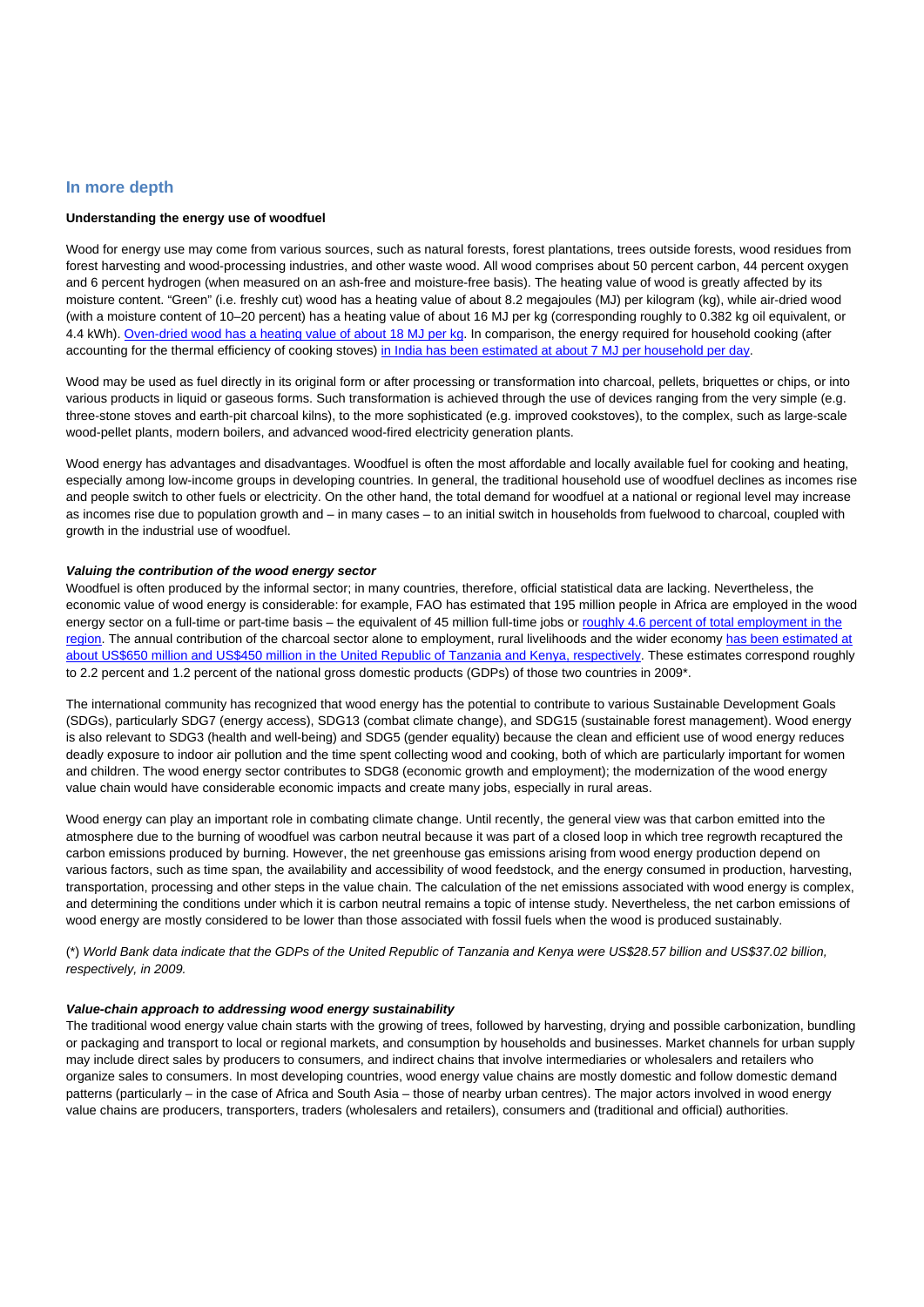#### **Enhancing the sustainability of woodfuel production**

The global forest growing stock was estimated at [531 billion m](http://www.fao.org/3/a-i4793e.pdf)<sup>[3](http://www.fao.org/3/a-i4793e.pdf)</sup> in 2015. The annual removal of wood worldwide [was estimated at about 3.7](http://www.fao.org/faostat/en/#data/FO) [billion m](http://www.fao.org/faostat/en/#data/FO)<sup>[3](http://www.fao.org/faostat/en/#data/FO)</sup>[, of which 1.87 billion m](http://www.fao.org/faostat/en/#data/FO)<sup>3</sup> [was used as fuel](http://www.fao.org/faostat/en/#data/FO). With the total forest carbon stock estimated at about 296 billion tonnes, the [energy](http://www.fao.org/3/I9535EN/i9535en.pdf) [content of forest biomass corresponds to roughly 10 times the world's annual primary energy supply.](http://www.fao.org/3/I9535EN/i9535en.pdf) Even though not all this woody biomass is accessible or economically viable for energy production, the potential of wood resources for helping meet global energy demand is significant. A recent study estimated that there were about 3 trillion trees on earth (compared with the widely accepted previous estimate of about 400 billion), which [is about 422 trees per person.](http://www.nature.com/nature/journal/v525/n7568/full/nature14967.html) The tropical regions are home to around 43 percent of the world's trees.

The extraction of wood for energy is a driver of forest degradation, particularly in sub-Saharan Africa: a recent study estimated that from one-fourth to one-third of the [woodfuel harvest worldwide was unsustainable, with large geographic variations](http://rembio.org.mx/wp-content/uploads/2015/01/Bailis-et-al-2015-The-Carbon-Footprint-of-Traditional-Biofuels.pdf). Approximately 275 million people live in woodfuel-depletion hotspots concentrated in South Asia and East Africa, where most demand is unsustainable.

The wood energy sector in many countries is characterized by the presence of numerous actors, informal practices, the unequal distribution of benefits, and a lack of incentives to produce woodfuel sustainably. Issues include a resource deficit due to extraction rates that exceed natural growth; a lack of woodfuel plantations; insecure tenure and access rights; the unequal distribution of benefits to producers; competition for the use of trees and land; a lack of awareness and knowledge of sustainable management practices; the low efficiency of charcoal production; and weak resource governance.

Potential interventions to increase the sustainability of wood energy production include improving [forest management;](http://www.fao.org/sustainable-forest-management/toolbox/modules/forest-management-planning/basic-knowledge/en/) the establishment of dedicated woodlots for energy production; and the efficient use of wood wastes from harvesting and processing industries. Wood production may be increased by incentives to improve the management of degraded forests; the adoption of agroforestry; and the reforestation of fallow or degraded land. Other measures include participatory approaches for resolving conflicts over land tenure, better planning and monitoring, and the improvement of tree harvesting techniques and regulations.

#### **Improving the efficiency of woodfuel conversion and consumption**

The efficiency with which wood is converted to charcoal is often well below its technical potential. In many African countries, for example, the prevailing wood-to-charcoal conversion efficiency is about 15 percent, which means that 100 kg of wood produces 15 kg of charcoal. Improving conversion efficiency to 25 percent – which would reduce the volume of wood required to produce 15 kg of charcoal by 40 percent – [may not require a large upfront investment other than that required to improve the technical skills of charcoal producers.](http://english.rvo.nl/sites/default/files/2013/12/Report%20Charcoal%20-%20BTG%20-%20NPSB_0.pdf) Given the increasing demand for charcoal, improving the efficiency of charcoal production is urgently required (see [FAO, 1987](http://www.fao.org/docrep/X5328e/X5328e00.htm) for technical information on efficient charcoal-making).

The inefficient combustion of woodfuel using traditional stoves results in significant indoor air pollution. Although advanced wood-burning stoves can obtain thermal efficiencies of more than 50 percent, three-stone fires with a thermal efficiency of less than 15 percent are still used widely. Learning the lessons of previous programmes, future programmes that introduce and disseminate improved cooking stoves must take into account the cooking practices and economic, social and cultural circumstances of target users. No matter how efficient or cheap the stove, uptake by households will be low if the stove is difficult to install and maintain or not easily adaptable to local preferences. On the other hand, households have tended to be most receptive when the dissemination process has taken full account of the capacities and needs of local stove producers and consumers.

Technological progress in the modern industrial use of woodfuel in developed countries may inspire innovations for more efficient conversion and productive uses, but the investment scale of some technologies and the cost of the products may be prohibitively high to be replicated in many less-developed countries, even though such stoves are clean and efficient. Thus, low-cost appropriate technologies that match local socioeconomic conditions should be explored further, such as improved charcoal kilns, the small-scale production of wood pellets, and efficient stoves for wood/charcoal briquettes for productive uses.

#### **Improving governance in the woodfuel sector**

Wood energy suffers from a lack of recognition in national planning, at least partly because it spans the energy, forestry, agriculture and rural development sectors but is not fully incorporated in any of these, and partly because of the complexity of dealing with a largely informal sector. Wood energy is also relevant to several other sectors, such as environmental protection, gender development, and transportation. There is often poor coordination between institutions in the various sectors affecting wood energy, and agencies tend to see little benefit in expending effort in the sector.

Many countries lack policies governing woodfuel production, trade and consumption. Even when such policies are in place, they are often vague, inconsistent, contradictory or conflicting. Moreover, the institutional capacity to enforce wood energy policies and regulations (where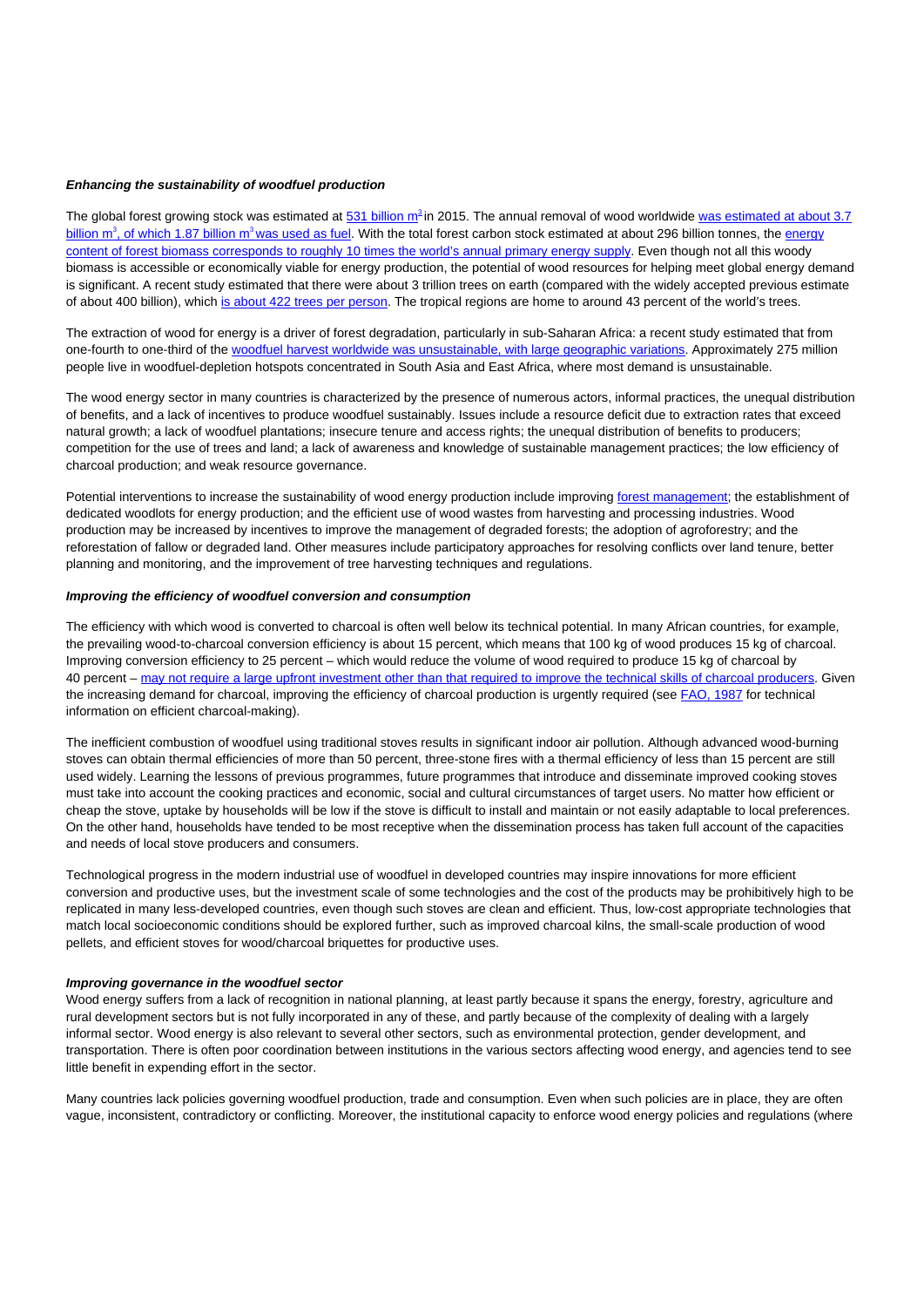they exist) is often weak and, as a consequence, illegal logging and trade may be widespread. Institutional weaknesses, coupled with unclear policy and legal frameworks, invite corruption, which is a major cause of a lack of regulation and enforcement in the wood energy sector, particularly with respect to charcoal production and trade.

Addressing the problems associated with wood energy production and consumption and improving governance in the sector requires political will. It also requires effective cross-sectoral coordination to balance the needs of stakeholders and to create a harmonized regulatory environment. An important step in building political will is recognition of the important role a sustainable wood energy sector can play in national energy and food security, environmental conservation, rural livelihoods, health, gender development and job creation.

The provision of adequate data and information on the wood energy value chain is important for the formulation of sound policies and regulations in the sector. To improve data availability and reliability, regular surveys should be carried out on woodfuel production and supply, trade and transport, end-user consumption, and market demand, and how these are changing over time.

### **Gender & wood energy**

In many countries, women and girls are primarily responsible for collecting fuel and cooking for their families. In India, for example, women gathering firewood, crop waste and cattle dung fulfil 92 percent of rural domestic energy needs. Many of the people who are involved in the woodfuel trade or who work in rural industries or commercial enterprises that use woodfuels are women. Although this means that gender aspects play an important role in wood energy, this is rarely reflected in wood energy planning and programming.

Generally, women are responsible for wood fuel collection by gathering from public sources or from private land, such as farmland and home gardens. Safe access to woodfuel is a direct benefit for their food security and overall health but — depending on the context collecting woodfuel can be unsafe for the women involved. Efforts have been made to set up tree planting programmes aimed at increasing woodfuel supplies that are easier for women to access and, thus, can reduce gender-based violence.

Planting and taking care of the trees means extra work for which women may not have time. When women do plant trees, they are able to use it for household consumption, or sell it for cash, but depending on the cultural and family context, they may not be involved in deciding how to spend that cash. The choice of tree species is also a subject where gender plays a role, because men generally prefer trees that can be sold as timber, while women may prefer fast-growing species that provide them with fuelwood.

#### **To reduce the wood energy gender-related disparities that exist some measure may be taken:**

- ensuring safe access to wood energy through awareness raising of the issue and forming wood fuel collection groups or collection points;
- incorporating improved technology such as clean and efficient cook stoves to alleviate the burden on women;
- improving women's decision making power within forest management planning;
- including gender equality principles in energy policies, which can catalyse national development and play a vital role in realizing the Sustainable Development Goals (SDGs).

#### **Modern use of wood energy**

Liquid and gaseous fuels derived from woody biomass are yet to be commercialized for industrial use. Solid woodfuel in the form of wood pellets and wood chips, on the other hand, are used at a large scale for power generation and district heating in many industrialized countries, mainly in Europe.

Global wood-pellet production was estimated at around 24 million tonnes in 2014, of which more than [60 percent was produced in Europe](http://www.ren21.net/GSR-2015-Report-Full-report-EN) [and about 26 percent was produced in North America.](http://www.ren21.net/GSR-2015-Report-Full-report-EN) The top wood-pellet-producing countries are (in descending order, by volume) the United States of America, Germany, Canada and Sweden. The cost breakdown of wood-pellet production and energy consumption along the value chain varies significantly depending on various factors, such as the source of wood, the harvesting system employed, the scale of wood-pellet production, and the transportation distance. In one case study, the cost breakdown was as follows: feedstock supply, 40 percent; pellet production, 30 percent; and transportation, 30 percent. The energy consumed along such a value chain may account for about one-fourth of the total energy content of the wood pellets.

European industrial consumers of wood pellets generally receive certain subsidies because their projects are intended to support compliance with government-sponsored renewable energy and climate-change goals and mandates. The major operators of solid biomass power plants in Europe are the Drax Group (United Kingdom of Great Britain and Northern Ireland), UPM/Pohjolan Volma (Finland), E.ON (Germany), Fortum (Finland) and Vattenfall (Sweden). Wood pellets consumed in the non-industrial sectors in industrialized countries constitute a more-or-less established, affordable heating option that does not necessarily receive government subsidies.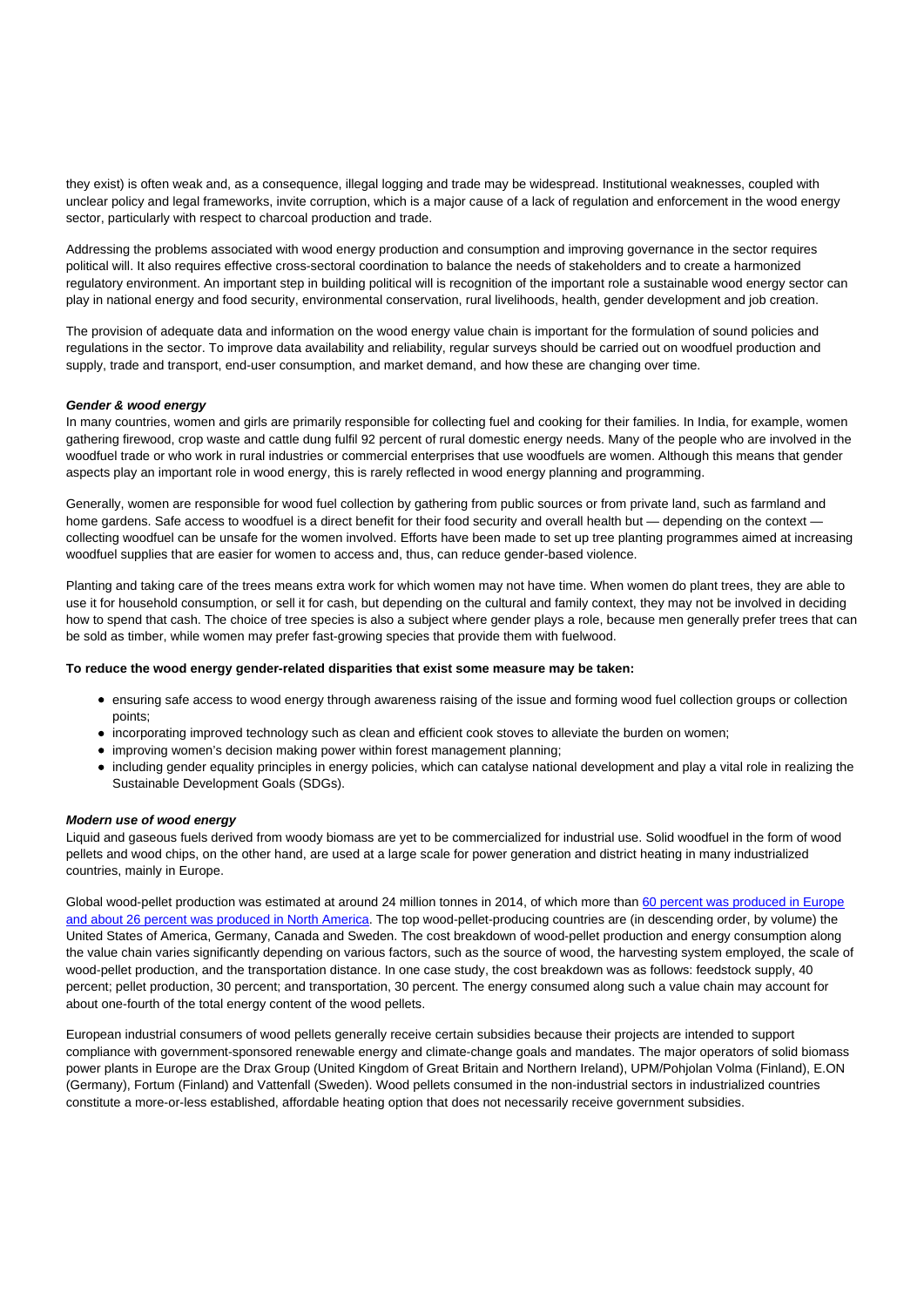The major concerns about the large-scale modern use of wood energy include production sustainability in the context of land-use change and the impact on food security; the net greenhouse gas emissions of the wood energy system (i.e. biomass production, harvesting, processing, transport and use); the justification for subsidies for wood energy in power generation and district heating; and the impacts of large-scale commercial logging for industrial use on the environmental services of forests and possible biodiversity losses due to habitat change. The large-scale industrial use of wood energy has multiple socioeconomic and environmental impacts at the landscape and even larger scales and its sustainability warrants careful consideration.

#### **Improving the performance of the wood energy sector**

The wood energy sector faces a range of socioeconomic, technological, market, financial, institutional, policy, regulatory and governance barriers that are deeply rooted and which impose significant constraints. A systematic approach – with interventions along the entire value chain – is required to tackle the problems in the sector, which may involve (among other things):

Recognizing the value and importance of the wood energy sector in the provision of energy services, an assessment of the current status and future trends in wood energy production and consumption, and the development of cross-sectoral enabling policies and measures. [A](http://www-wds.worldbank.org/external/default/WDSContentServer/WDSP/IB/2010/06/21/000334955_20100621061608/Rendered/PDF/551400ESW0P1201PE1Charcoal1TZ1FINAL.pdf) [report by the World Bank](http://www-wds.worldbank.org/external/default/WDSContentServer/WDSP/IB/2010/06/21/000334955_20100621061608/Rendered/PDF/551400ESW0P1201PE1Charcoal1TZ1FINAL.pdf) provides a good example of the importance of awareness-building and sectoral reform.

Developing tools to support policy formulation and decision-making processes, particularly in resource assessment and supply–demand analysis and planning, and strengthening the institutional framework and cross-sectoral coordination to create an enabling environment for investment and innovation in the wood energy sector.

Enhancing technical capacity to improve the sustainability of wood energy production, the effective use of wood waste, the efficiency of charcoal-making, and the cleaner use of wood energy in the household sector.

Avoiding or minimizing negative social and environmental impacts associated with scaling up wood energy production to meet demand in industrialized countries.

Inviting relevant regional and international organizations to foster dialogue and the exchange of information and experiences on good practices in resource governance for a sustainable wood energy sector.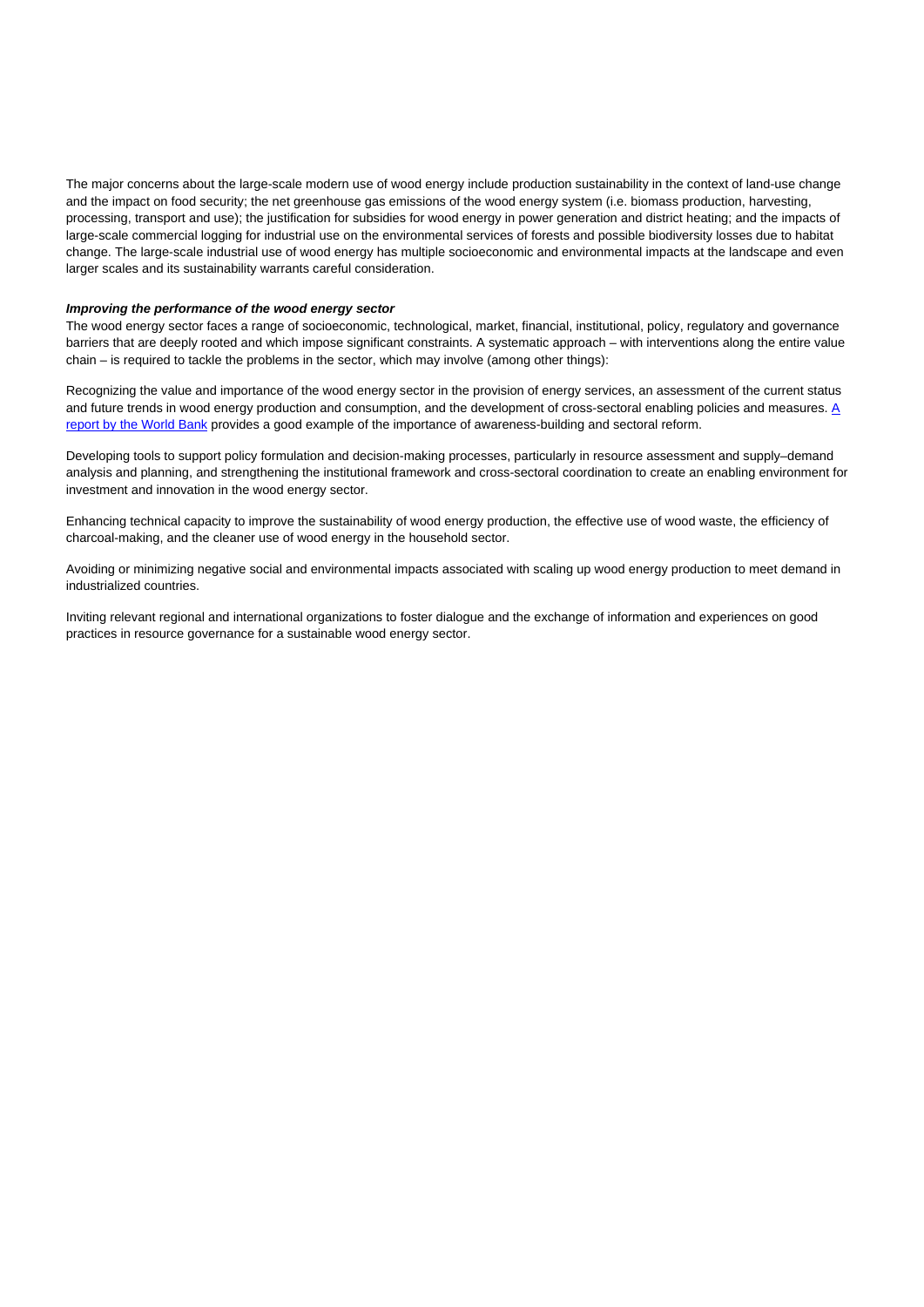### **Further Learning**

**Aguilar, F.X.** 2014. [Wood energy in developing economies – Resource management, economics, and policy](http://www.amazon.com/Wood-Energy-Developed-Economies-Management/dp/041571169X). Routledge, UK.

Awards, A. 2007. [Wood: today's heating fuel](https://www.ashden.org/files/wood-fuel_briefing_paper_2008.pdf)

**Bailis, R. et al.** 2015. [The carbon footprint of traditional woodfuels](http://www.nature.com/nclimate/journal/v5/n3/full/nclimate2491.html). Nature Climate Change 5, 266–272.

**BAMG (Berkeley Air Monitoring Group)**. 2012. [Stove performance inventory report](http://cleancookstoves.org/resources_files/stove-performance-inventory-pdf.pdf)

**Barnes, D. et al.** 1994. [What makes people cook with improved biomass stoves](http://www-wds.worldbank.org/external/default/WDSContentServer/WDSP/IB/1999/08/15/000009265_3970311122727/Rendered/PDF/multi_page.pdf)

**Bird, N.D., Zanchi, G., Pena, N., Havlík, P. and Frieden, D.** 2011. [Analysis of the potential of sustainable forest-based bioenergy for](http://www.cifor.org/publications/pdf_files/WPapers/WP59CIFOR.pdf) [climate change mitigation.](http://www.cifor.org/publications/pdf_files/WPapers/WP59CIFOR.pdf) Working Paper 59. CIFOR, Bogor, Indonesia.

**Chidumayo, N.** et al. 2013. The environmental impacts of charcoal production in tropical ecosystems of the world: a synthesis.

**Crowther, T. W. et al.** 2015. Mapping tree density at a global scale ([Nature](http://www.nature.com/nature/journal/v525/n7568/full/nature14967.html) [Vol. 525, 2015](http://www.nature.com/nature/journal/v525/n7568/full/nature14967.html)).

**Boucher, D. et al.** 2011. [The root of the problem: what's driving tropical deforestation today](http://theredddesk.org/sites/default/files/resources/pdf/ucs_rootoftheproblem_driversofdeforestation_fullreport.pdf).

**ESMAP.** 2012. [Commercial woodfuel production - Experience from three locally controlled wood production models](https://www.esmap.org/sites/esmap.org/files/FINAL-CommercialWoodfuel-KS12-12_Optimized.pdf).

**Evans, J.M., R.J. Fletcher, Jr., J.R.R. Alavalapati, A.L. Smith, D. Geller, P. Lal, D. Vasudev, M. Acevedo, J. Calabria, and T.** Upadhyay. 2013. [Forestry bioenergy in the Southeast United States: implications for wildlife habitat and biodiversity.](http://www.nwf.org/pdf/Conservation/NWF_Biomass_Biodiversity_Final.pdf) National Wildlife Federation, Merrifi eld, VA.

FAO. 2015a. **[FAO Yearbook of Forest Products 2013](http://www.fao.org/forestry/statistics/80570/en/)**. FAO, Rome.

FAO. 2015b. [Global forest resources assessments - Desk reference](http://www.fao.org/3/a-i4808e.pdf). FAO, Rome.

FAO. 2014. [State of the World's Forests - Enhancing the socioeconomic benefits from forests](http://www.fao.org/3/cf470fab-cc3c-4a50-b124-16a306ee11a6/i3710e.pdf)</u>. FAO, Rome.

FAO. 2012a. [Good environmental practices in bioenergy feedstock production - Making bioenergy work for climate and food security](http://www.fao.org/docrep/015/i2596e/i2596e00.pdf). FAO, Rome.

FAO. 2012b. *[Impacts of bioenergy on food security](http://www.fao.org/docrep/015/i2599e/i2599e00.pdf)*. FAO, Rome.

FAO. 2010. [What woodfuels can do to mitigate climate change](http://www.fao.org/docrep/013/i1756e/i1756e00.pdf). FAO, Rome.

FAO. 2008. **[Forests and energy - Key issues](http://www.fao.org/docrep/010/i0139e/i0139e00.htm)**. FAO, Rome.

FAO. 2007. **[Forests and energy in OECD countries](http://www.fao.org/forestry/13443-0c70e6a4e0158e8ce0ed0899710da60a6.pdf)**. FAO, Rome.

**FAO.** 2004[.](http://www.fao.org/docrep/007/j4504e/j4504e00.htm) [UBET -](http://www.fao.org/docrep/007/j4504e/j4504e00.htm) [Unified bioenergy terminology](http://www.fao.org/docrep/007/j4504e/j4504e00.htm). FAO, Rome.

FAO. 2002. **[Economic analysis of wood energy systems](http://www.fao.org/docrep/006/Y4327E/Y4327E00.HTM)**. FAO, Rome.

FAO. 1996. [Forests, fuel and the future - Wood energy for sustainable development](http://www.fao.org/docrep/v9728e/v9728e00.htm). FAO, Rome.

FAO/RWEDP. 1993. [Wood energy development: planning, policies and strategies](http://wgbis.ces.iisc.ernet.in/energy/HC270799/RWEDP/fd37.html). FAO Regional Offcie for Asia and the Pacific. Bangkok, Thailand.

**FAO.** 1990. [A new approach to energy planning for sustainable rural development](http://www.fao.org/docrep/t0363e/t0363e00.htm). FAO, Rome.

**FAO.** 1987. [Simple technologies for charcoal making](http://www.fao.org/docrep/X5328e/X5328e00.htm). FAO, Rome.

Ferranti, F. 2014. *[Energy wood: A challenge for European forests - Potentials, environmental implications, policy integration and related](http://www.efi.int/files/attachments/publications/efi_tr_95_ferranti_2014.pdf)* [conflicts](http://www.efi.int/files/attachments/publications/efi_tr_95_ferranti_2014.pdf). EFI, Joensuu.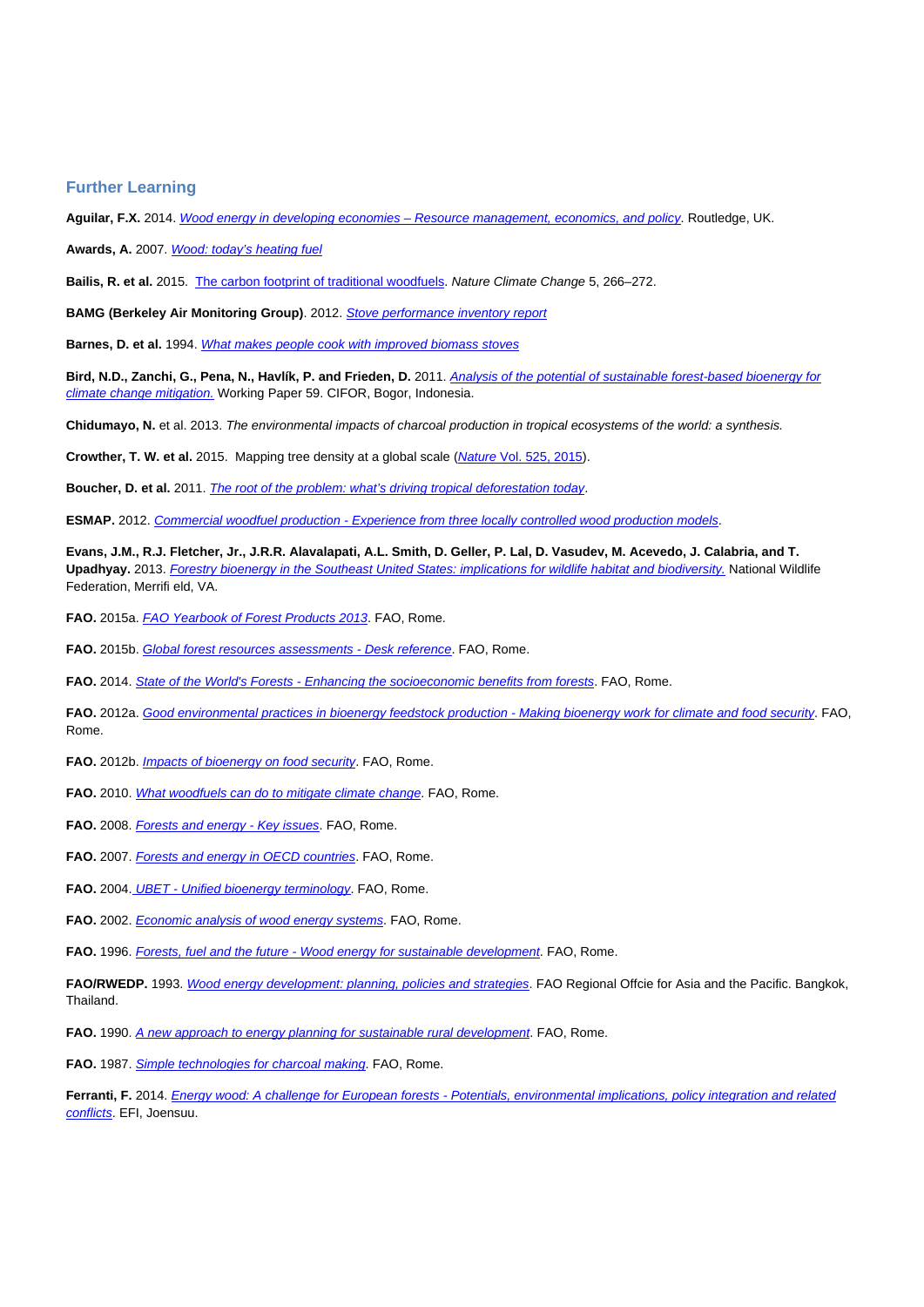Forest2Market. 2015. Wood supply market trends in the US South: 1995 - 2015.

GACC. 2015. [Clean cookstoves and fuels: A catalog of carbon offset projects and advisory service providers](http://cleancookstoves.org/binary-data/RESOURCE/file/000/000/381-1.pdf).

Geist, H.J. & Lambin, E.F. 2002. [Proximate causes and underlying driving forces of tropical deforestation](http://bioscience.oxfordjournals.org/content/52/2/143.full). Bio Science. Vol. 520, No 2, pp 143-150.

**GIZ/GBEP.** 2014. [Towards sustainable modern wood energy development - Stocktaking paper on successful initiatives in developing](https://www.giz.de/fachexpertise/downloads/giz2015-en-report-wood-energy.pdf) [countries in the field of wood energy development](https://www.giz.de/fachexpertise/downloads/giz2015-en-report-wood-energy.pdf). GIZ, Germany.

Guariguata, M.R., Masera, O.R., Johnson, F.X., von Maltitz, G., Bird, N., Tella, P. and Martínez-Bravo, R. 2011. [A review of](http://www.cifor.org/publications/pdf_files/OccPapers/OP-69.pdf) [environmental issues in the context of biofuel sustainability frameworks.](http://www.cifor.org/publications/pdf_files/OccPapers/OP-69.pdf) Occasional Paper 69. CIFOR, Bogor, Indonesia.

Hosonuma, N. et al. 2012. [An assessment of deforestation and forest degradation drivers in developing countries](http://theredddesk.org/sites/default/files/resources/pdf/2012/drivers.pdf). Environ. Research Letters 7 (12pp).

**IEA.** 2014. [Africa energy outlook - A focus on energy prospects in sub-Saharan Africa.](http://www.iea.org/publications/freepublications/publication/WEO2014_AfricaEnergyOutlook.pdf) IEA, Paris.

**IEA.** 2014 [World Energy Outlook 2014 – Traditional use of solid biomass for cooking](http://www.worldenergyoutlook.org/media/weowebsite/WEO2014Biomassdatabase2.xlsx). (Excel file). IEA, Paris.

**IEA.** 2011. *[Energy for all – Financing energy access for the poor](http://www.worldenergyoutlook.org/media/weowebsite/2011/weo2011_energy_for_all.pdf)*. IEA, Paris.

**IEA.** 2005. **[Energy Statistics Manual](https://www.iea.org/publications/freepublications/publication/energy-statistics-manual.html).** IEA, Paris.

**IESS.** 2015. [User Guide for India's 2047 Energy Calculator - Cooking Sector](http://indiaenergy.gov.in/docs/Cooking.pdf).

**IIED.** 2014. *[Informality and market governance in wood and charcoal value chains](http://pubs.iied.org/pdfs/17274IIED.pdf)*. IIED, London.

IIED. 2011. Macqueen, D. & Korhaliller, S. 2011. [Bundles of energy: The case for renewable biomass energy](http://pubs.iied.org/pdfs/13556IIED.pdf), Natural Resource Issues No. 24. IIED, London.

**Iiyama, M. et al.** 2014a. [The potential of agroforestry in the provision of sustainable woodfuel in sub-Saharan Africa.](http://www.sciencedirect.com/science/article/pii/S1877343513001966) [Current Opinion in](http://www.sciencedirect.com/science/journal/18773435) [Environmental Sustainability](http://www.sciencedirect.com/science/journal/18773435). [Volume 6,](http://www.sciencedirect.com/science/journal/18773435/6/supp/C) Pages 138–147.

**Iiyama, M. et al.** 2014b. [Opportunities and challenges of landscape approaches for sustainable charcoal production and use](http://asb.cgiar.org/climate-smart-landscapes/chapters/chapter14.pdf) (chaper 14).

**Iiyama, M. et al.** 2014c. [Achieving sustainable charcoal in Kenya - Harnessing the opportunities for cross-sectoral integration](http://www.sei-international.org/mediamanager/documents/Publications/ICRAF-SEI-2014-techbrief-Sustainable-charcoal.pdf). Technical brief may 2014. SEI-ICRAF.

**Johnson, F. X., Pacini, H. & Smeets, E.** 2012. [Transformations in EU biofuels markets under the Renewable Energy Directive and the](http://www.cifor.org/publications/pdf_files/OccPapers/OP-78.pdf) [implications for land use, trade and forests.](http://www.cifor.org/publications/pdf_files/OccPapers/OP-78.pdf) Occasional Paper 78. CIFOR, Bogor, Indonesia.

**Kissinger, G.,** M. Herold,V. & De Sy**.** 2012. [Drivers of deforestation and forest degradation: A synthesis report for REDD+ policymakers](https://www.gov.uk/government/uploads/system/uploads/attachment_data/file/66151/Drivers_of_deforestation_and_forest_degradation.pdf). Lexeme Consulting, Vancouver Canada.

Krajnc, N. 2015. [Woodfuels handbook](http://www.fao.org/3/a-i4441e.pdf). FAO, Rome.

Lahn, G. & Grafham, O. 2015. [Heat, Light and Power for Refugees - Saving Lives, Reducing Costs.](http://www.gvepinternational.org/sites/default/files/report_final.pdf) Chatham House, London, UK.

**Mead, D.J.** 2001. [Plantations and wood energy](http://www.fao.org/3/a-ac125e.pdf). Working Paper FC/5. FAO, Rome.

**Mwampamba, H et al.** 2013. [Dispelling common misconceptions to improve attitudes and policy outlook on charcoal in developing](http://www.sciencedirect.com/science/article/pii/S0973082613000021) [countries.](http://www.sciencedirect.com/science/article/pii/S0973082613000021) **[Energy for Sustainable Development](http://www.sciencedirect.com/science/journal/09730826),** [Volume 17,](http://www.sciencedirect.com/science/journal/09730826/17/2) Pages 75–85.

**Neufeldt, H., Langford, K., Fuller, J., Iiyama, M. &Dobie, P.** 2015. [From transition fuel to viable energy source: improving sustainability in](http://www.worldagroforestry.org/downloads/Publications/PDFS/WP15011.pdf) [the sub-Saharan charcoal sector.](http://www.worldagroforestry.org/downloads/Publications/PDFS/WP15011.pdf) ICRAF Working Paper No. 196. Nairobi, World Agroforestry Centre.

**NL Agency.** 2010. [Making charcoal production in sub-Sahara Africa sustainable](http://english.rvo.nl/sites/default/files/2013/12/Report%20Charcoal%20-%20BTG%20-%20NPSB_0.pdf).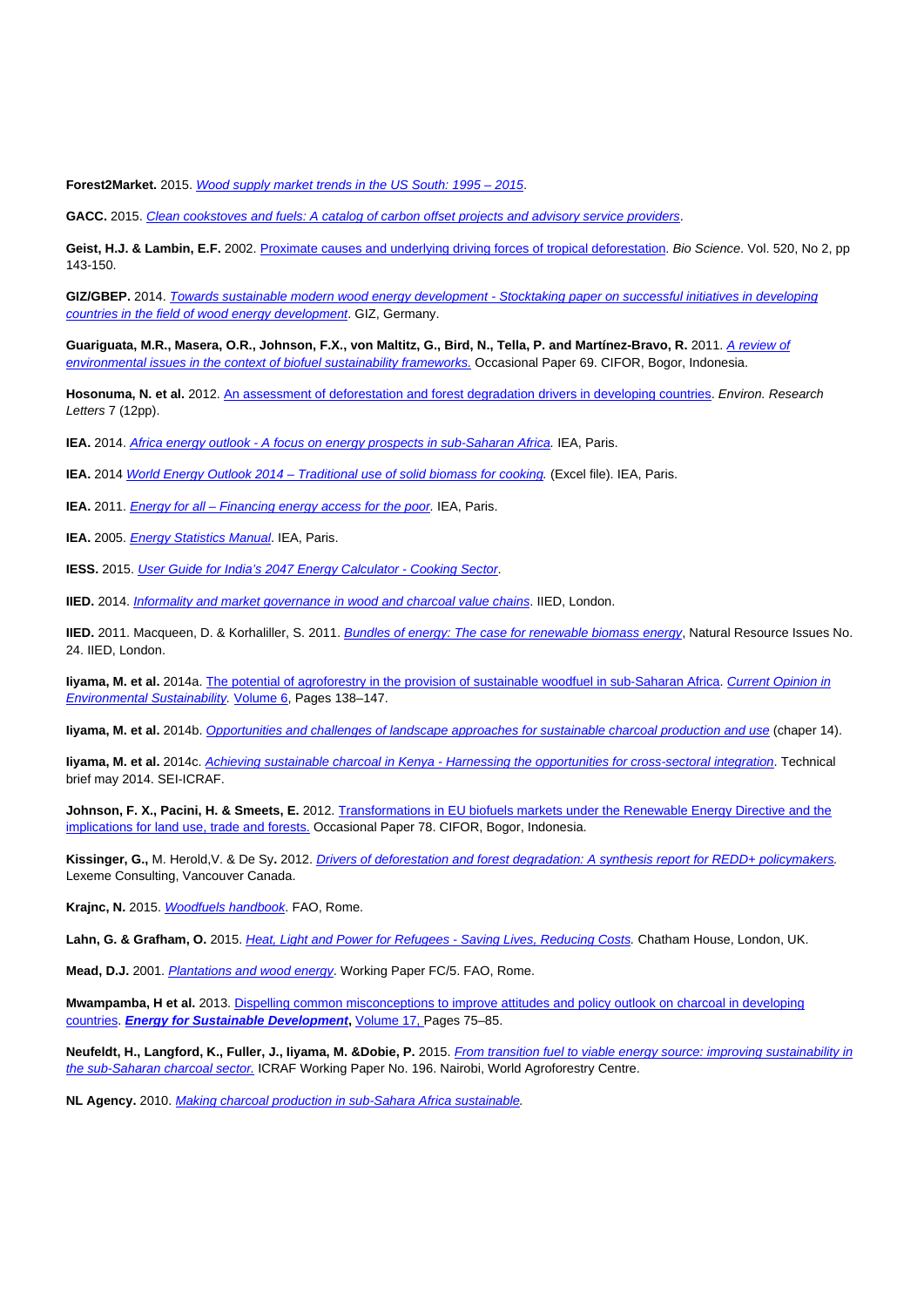**Pacheco, P., German, L., van Gelder, J.W., Weinberger, K. and Guariguata, M.** 2011. [Avoiding deforestation in the context of biofuel](http://www.cifor.org/publications/pdf_files/WPapers/WP73Pacheco.pdf) [feedstock expansion: an analysis of the effectiveness of market-based instruments.](http://www.cifor.org/publications/pdf_files/WPapers/WP73Pacheco.pdf) Working Paper 73, CIFOR, Bogor, Indonesia.

Raunikar, R. et al. 2010. [Global outlook for wood and forests with the bioenergy demand implied by scenarios of the Intergovernmental](http://www.sciencedirect.com/science/article/pii/S1389934109001427) [Panel on Climate Change.](http://www.sciencedirect.com/science/article/pii/S1389934109001427) **[Forest Policy and Economics](http://www.sciencedirect.com/science/journal/13899341),** [Volume 12, Issue 1](http://www.sciencedirect.com/science/journal/13899341/12/1), January 2010. Pages 48–56.

**Schure, J et al.** 2013. [Formalization of charcoal value chains and livelihood outcomes in Central and West Africa](http://www.sciencedirect.com/science/article/pii/S0973082612000452). **[Energy for Sustainable](http://www.sciencedirect.com/science/journal/09730826) [Development](http://www.sciencedirect.com/science/journal/09730826),** [Volume 17, Issue 2,](http://www.sciencedirect.com/science/journal/09730826/17/2) April 2013. Pages 95–105.

Sedjo, R.A. 2013. [Comparative life cycle assessments: Carbon neutrality and wood biomass energy](http://www.rff.org/files/sharepoint/WorkImages/Download/RFF-DP-13-11.pdf). RFF, Washington DC.

**Sepp, S.** 2014a. [Multiple-household fuel use – A balanced choice between firewood, charcoal and LPG](https://www.giz.de/fachexpertise/downloads/giz2014-en-multiple-household-cooking-fuels-hera.pdf). GIZ, Eschborn, Germany.

**Sepp, S.** 2014b. [Wood energy - Renewable, profitable and modern](https://www.giz.de/fachexpertise/downloads/giz2014-en-wood-energy-renewable-modern-profitable-hera.pdf). GIZ, Eschborn, Germany.

**Stephenson, A.L. & MacKay, D.J.C.** 2014. [Life cycle impacts of biomass electricity in 2020](https://www.gov.uk/government/uploads/system/uploads/attachment_data/file/349024/BEAC_Report_290814.pdf)

The World Bank. 2014a. *Clean and improved cooking in sub-Saharan Africa*. The World Bank, Washington DC.

**The World Bank.** 2014b. [Understanding the differences between cookstoves](http://www-wds.worldbank.org/external/default/WDSContentServer/WDSP/IB/2015/02/27/090224b082b6a699/2_0/Rendered/PDF/Understanding00s0between0cookstoves.pdf). The World Bank, Washington DC.

**The World Bank.** 2011a. [Household cookstoves, environment, health, and climate change – A new look at an old problem](http://www-wds.worldbank.org/external/default/WDSContentServer/WDSP/IB/2011/07/20/000386194_20110720022733/Rendered/PDF/632170WP0House00Box0361508B0PUBLIC0.pdf)**.** The World Bank, Washington DC.

**The World Bank.** 2011b. [Wood-based biomass energy development for sub-Saharan Africa](http://siteresources.worldbank.org/EXTAFRREGTOPENERGY/Resources/717305-1266613906108/BiomassEnergyPaper_WEB_Zoomed75.pdf). The World Bank, Washington DC.

**The World Bank.** 2010. [Enabling reforms: A stakeholder-based analysis of the political economy of Tanzania's charcoal sector and the](https://openknowledge.worldbank.org/bitstream/handle/10986/2865/551400ESW0P1201PE1Charcoal1TZ1FINAL.pdf?sequence=1) [poverty and social impacts of proposed reforms](https://openknowledge.worldbank.org/bitstream/handle/10986/2865/551400ESW0P1201PE1Charcoal1TZ1FINAL.pdf?sequence=1). The World Bank, Washington DC.

UCS. 2011. [The root of the problem: What's driving tropical deforestation today - Chapter 8: Wood for Fuel](http://www.ucsusa.org/sites/default/files/legacy/assets/documents/global_warming/UCS_DriversofDeforestation_Chap8_Woodfuel.pdf). Union of Concerned Scientists.

**UNDP.** 2014a. [NAMA study for a sustainable charcoal value chain in Côte d'Ivoire](http://www.undp.org/content/dam/undp/library/Environment%20and%20Energy/MDG%20Carbon%20Facility/NAMA%20Study%20Cote%20D%20Ivoire.pdf)

**UNDP.** 2014b. [NAMA study for a sustainable charcoal value chain in Ghana](http://www.undp.org/content/dam/undp/library/Environment%20and%20Energy/MDG%20Carbon%20Facility/NAMA%20Study%20Ghana%20final.pdf)

**UNDP.** 2013. [NAMA study for a sustainable charcoal value chain in Uganda](http://www.undp.org/content/dam/undp/library/Environment%20and%20Energy/MDG%20Carbon%20Facility/CharcoalNAMAstudy_9Jan2013.pdf)

UNECE/FAO. 2015. [Forest products annual market review](http://www.unece.org/fileadmin/DAM/timber/publications/2015-FPAMR-E.pdf). UNECE, Geneva, Switzerland.

**Von Maltitz, G. and Staffford, W.** 2011. [Assessing opportunities and constraints for biofuel development in sub-Saharan Africa.](http://www.cifor.org/publications/pdf_files/WPapers/WP58CIFOR.pdf) Working Paper 58. CIFOR, Bogor, Indonesia

**WHO.** 2014. [Indoor air quality guidelines: household fuel combustion](http://www.who.int/indoorair/publications/household-fuel-combustion/en/)

**WHO.** 2006. [Fuel for life: household energy and health](http://www.who.int/indoorair/publications/fuelforlife.pdf?ua=1)

#### **Web references**

<http://www.fao.org/forestry/energy/90831/en/> FAO Wood energy external links. Last accessed 01.04.2016.

[http://www.who.int/indoorair/health\\_impacts/he\\_database/en](http://www.who.int/indoorair/health_impacts/he_database/en)/ WHO. Household energy database. Last accessed 01.04.2016.